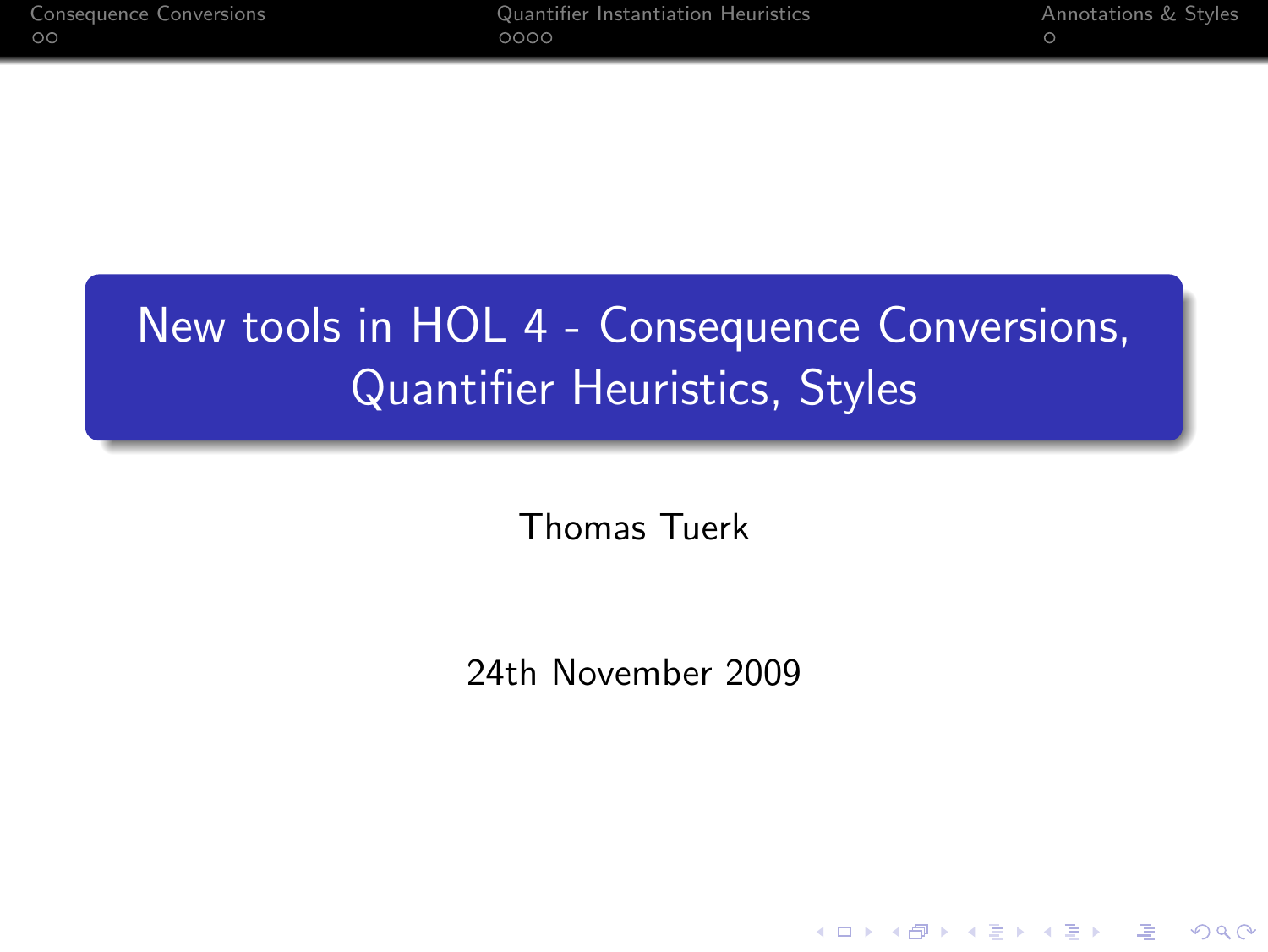**KORK EX KEY KEY KORA** 

#### Consequence Conversions

- conversions are ML-functions that given a term t return a theorem  $|- t = t$  eq.
- consequence conversions are ML-function that given a boolean term t return a theorem
	- $\bullet$  |- t\_strong ==> t,
	- $\bullet$  |- t = t\_eq or
	- $\bullet$  |- t ==> t\_weak.
- $\bullet$  main function DEPTH CONSEQ CONV
- <span id="page-1-0"></span>**•** functions similar to THENC, REPEATC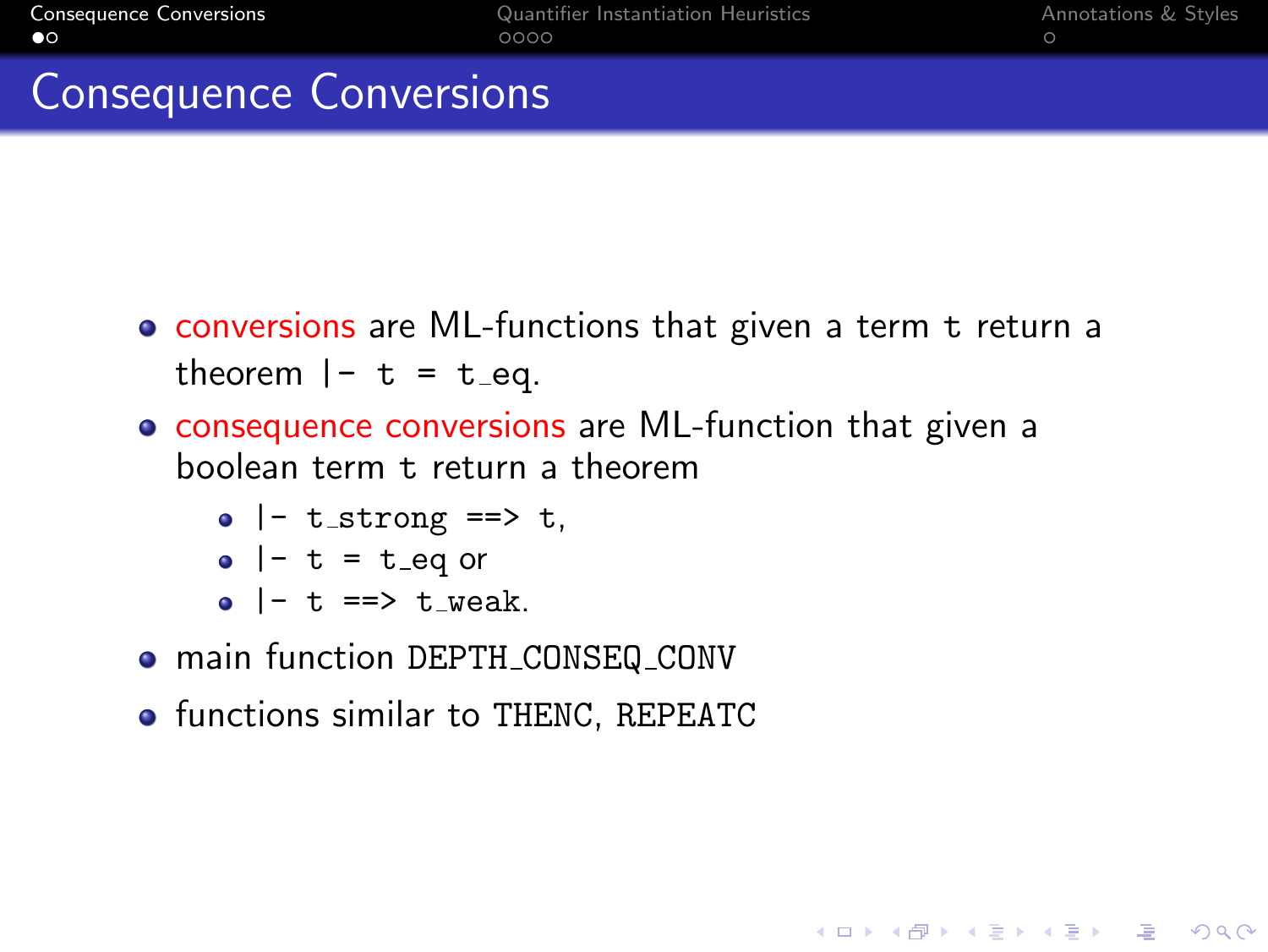**KORK EX KEY KEY KORA** 

#### Consequence Conversions II

#### • DEPTH\_CONSEQ\_CONV supports

- multiple consequence conversions
- $\bullet$  stepping / weights
- context
- assumptions
- congruences
- $\bullet$  cashing
- there are congruences for the standard boolean operators
- CONSEQ REWRITE TAC and similar tools provide support for rewriting with implications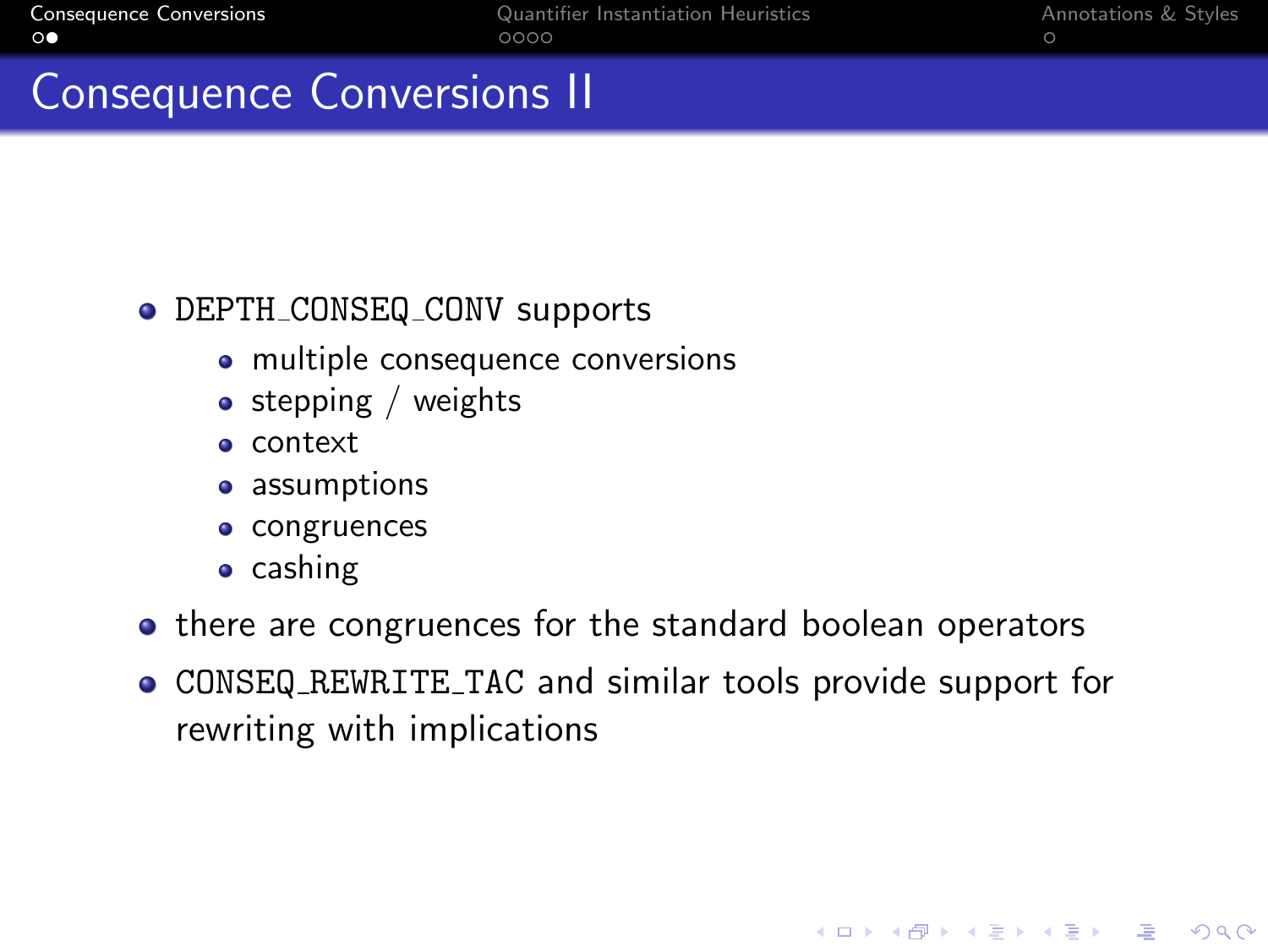**KORK EX KEY KEY KORA** 

### Quantifier Instantiation Heuristics

- given a term ?x. P x there are 3 reasons to instantiate x with a concrete value I y:
	- **O** P i 2 !i'.  $*(i = i') == > ((p i')')$ 3 !i'.  $P i' == P i$
- **•** dual to these reasons there are three reasons for all-quantification
- <span id="page-3-0"></span>**• quantHeuristicsLib** is a library that supports instantiating quantifiers based on heuristics that come up with these guesses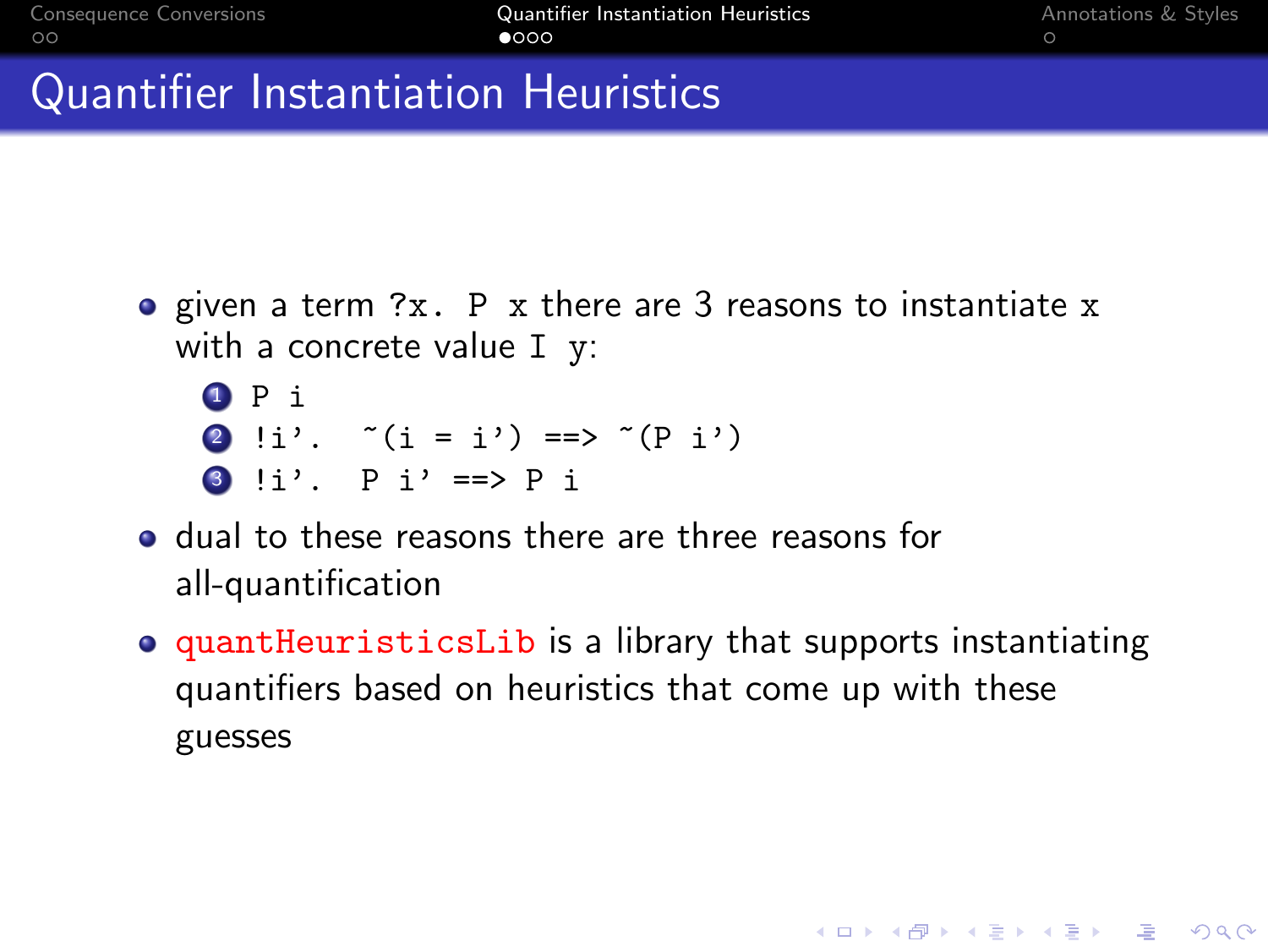**AD A REAKEN E YOUR** 

### Quantifier Instantiation Heuristics II

- a quantifier heuristic is an ML-function that given a term P x with a free variable x returns a list a guesses on how to instantiate x
- a guess consists of
	- **o** the instantiation i
	- a list of free variables in i that should remain quantified
	- one of the 6 reasons or an *I-just-feel-like-it* reason
	- possibly a justification in form of a HOL-theorem
- if a justification is given, equivalence can be proved
- otherwise an implication is introduced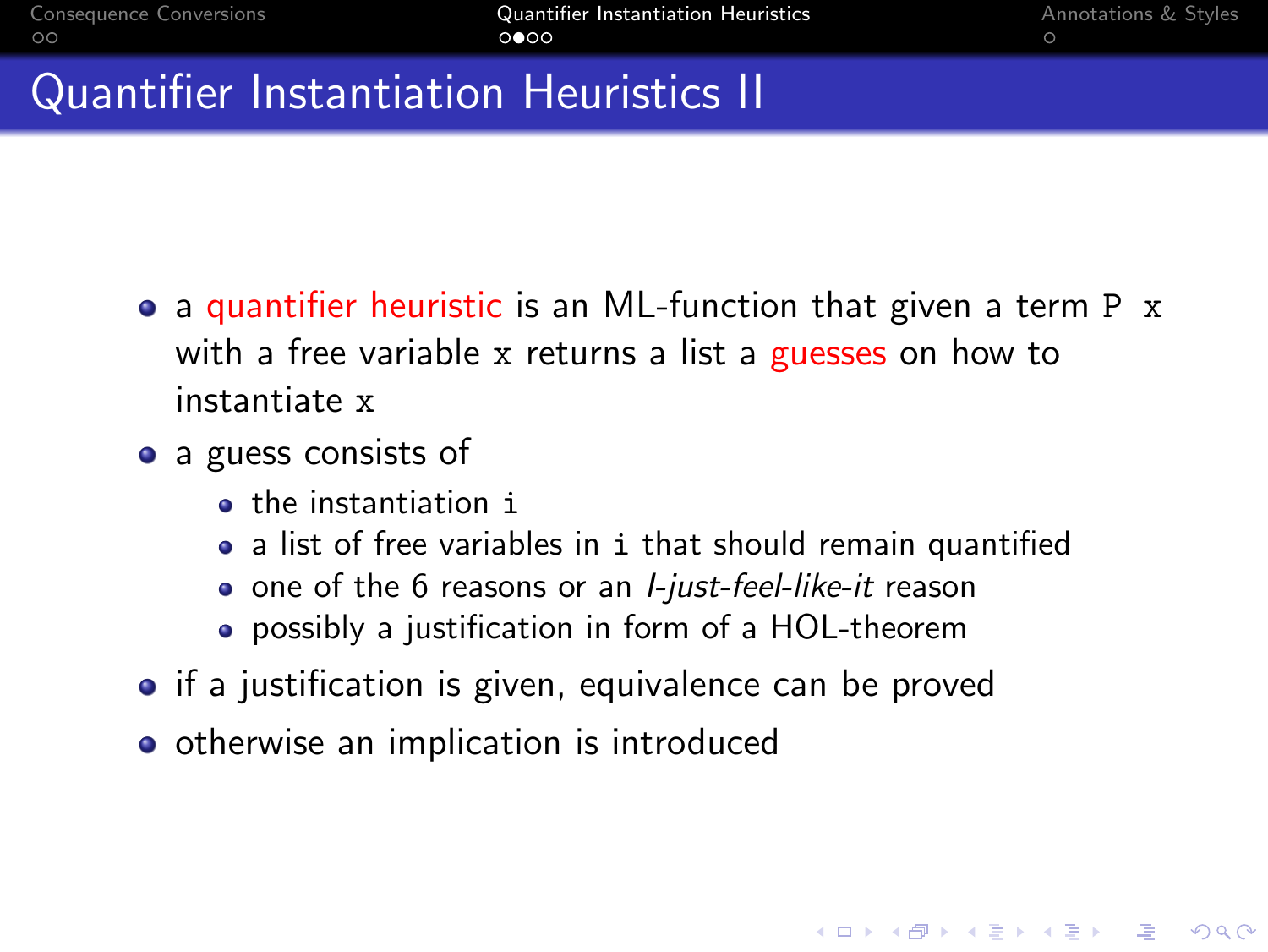#### Quantifier Instantiation Heuristics III

- **.** library knows about common boolean operators
- there is support for equations
- additional heuristics, rewrites, etc. are grouped in  $\alpha$ uantifier **Heuristic Combined Arguments (QHCAs)**
- quantHeuristicsArgsLib contains QHCAs for
	- option types
	- pairs
	- **a** lists
	- natural number
- there is a QHCA for type-base and a stateful one
- all default heuristics come with a justifying theorems and therefore guaranteed to preserve equality
- **•** user heuristics can be added easily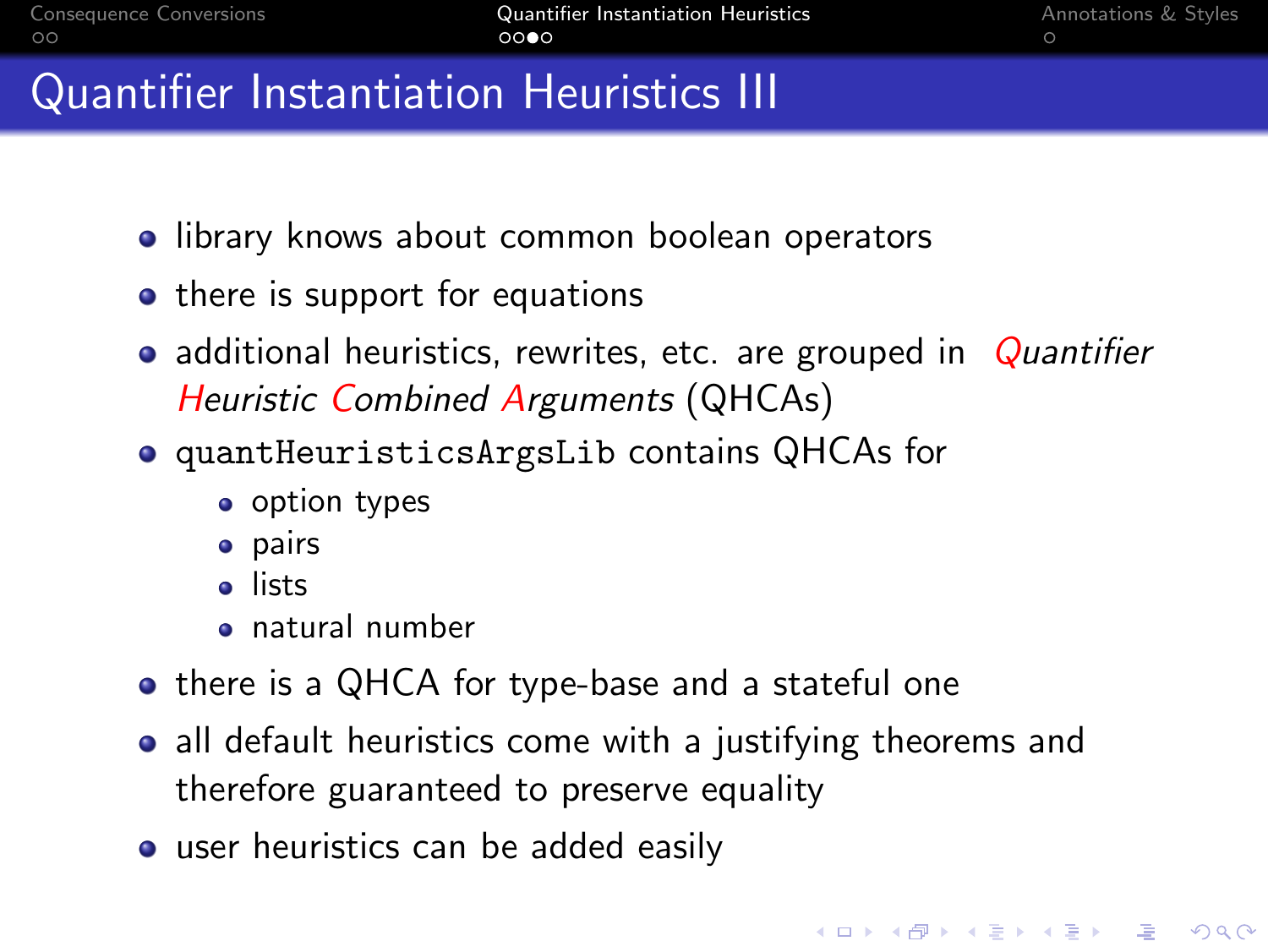#### **KOD KAR KED KED E VOQO**

- $\bullet$  QUANT\_INST\_TAC
- EXTENSIBLE QUANT INSTANTIATE CONV
- FAST QUANT INSTANTIATE CONSEQ CONV
- $\bullet$  QUANT\_INSTANTIATE\_CONSEQ\_CONV
- FAST QUANT INSTANTIATE TAC
- QUANT INSTANTIATE TAC
- $\bullet$  QUANT\_INSTANTIATE\_CONV

Quantifier Instantiation Heuristics IV - Interface